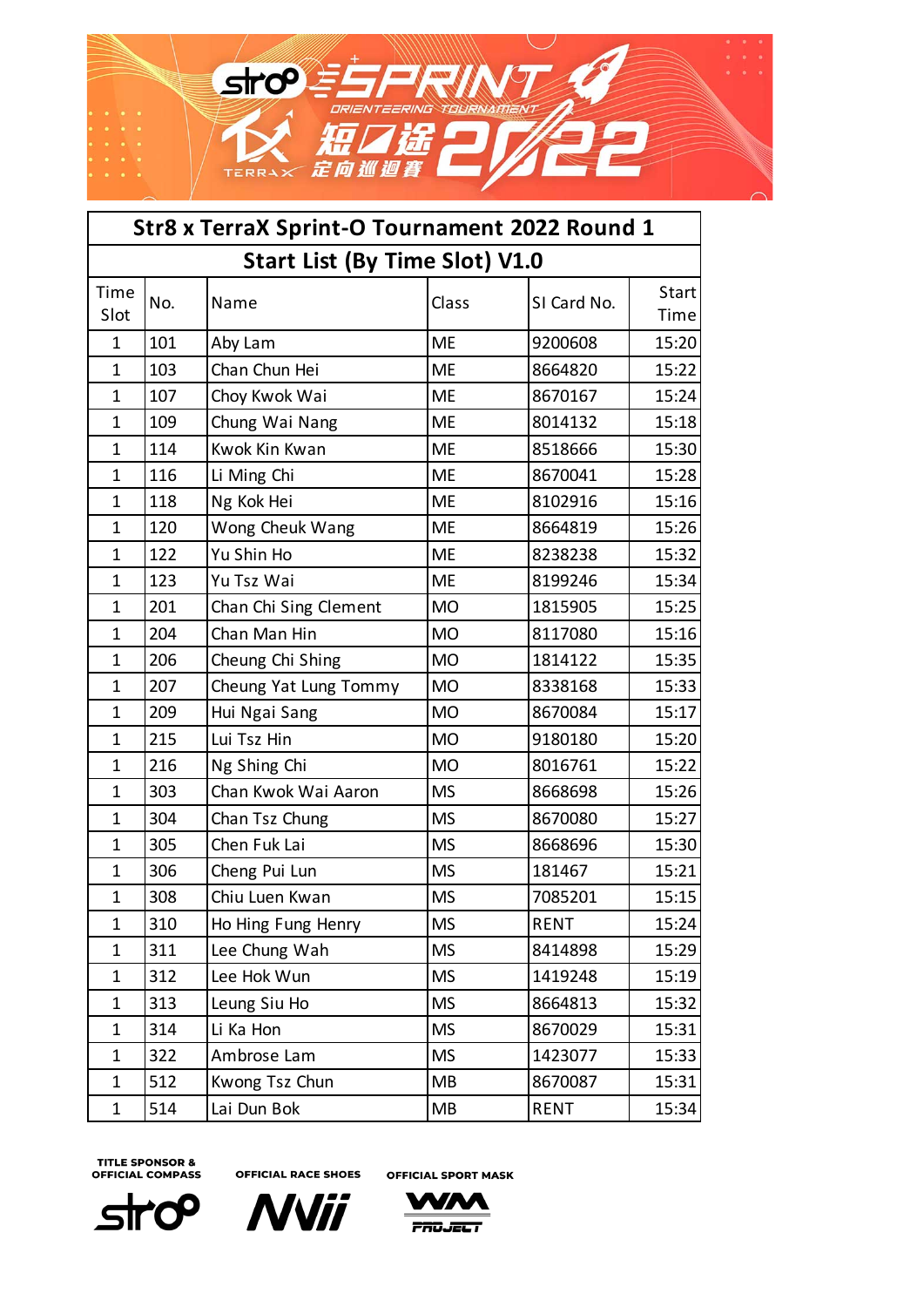

| Str8 x TerraX Sprint-O Tournament 2022 Round 1 |                                       |                                            |           |             |               |  |  |
|------------------------------------------------|---------------------------------------|--------------------------------------------|-----------|-------------|---------------|--|--|
|                                                | <b>Start List (By Time Slot) V1.0</b> |                                            |           |             |               |  |  |
| Time<br>Slot                                   | No.                                   | Name                                       | Class     | SI Card No. | Start<br>Time |  |  |
| 1                                              | 518                                   | Leung Ka Him Carlos                        | <b>MB</b> | <b>RENT</b> | 15:26         |  |  |
| 1                                              | 520                                   | Lo Man Hay                                 | <b>MB</b> | 8670048     | 15:29         |  |  |
| 1                                              | 525                                   | <b>Tsang Suen Hoi</b>                      | <b>MB</b> | <b>RENT</b> | 15:33         |  |  |
| $\mathbf 1$                                    | 526                                   | Tsoi Kin To                                | <b>MB</b> | 8414937     | 15:28         |  |  |
| $\mathbf 1$                                    | 527                                   | Xie Linghao Harry                          | <b>MB</b> | 8670146     | 15:27         |  |  |
| $\mathbf 1$                                    | 528                                   | Yip Cheuk Him                              | <b>MB</b> | 8670053     | 15:35         |  |  |
| $\mathbf{1}$                                   | 609                                   | Leung Ka Yu Harris                         | <b>MC</b> | <b>RENT</b> | 15:18         |  |  |
| 1                                              | 612                                   | Ng Yat Hei                                 | <b>MC</b> | 8670129     | 15:20         |  |  |
| 1                                              | 618                                   | Yang Oscar Wang Ching                      | <b>MC</b> | <b>RENT</b> | 15:19         |  |  |
| $\mathbf 1$                                    | 701                                   | Chan Lai Yee                               | <b>WE</b> | 1814533     | 15:19         |  |  |
| 1                                              | 702                                   | Chan Pui Fung                              | <b>WE</b> | 8668720     | 15:23         |  |  |
| 1                                              | 705                                   | Chui Lai Kuen Candy                        | WE        | 8168168     | 15:15         |  |  |
| $\mathbf{1}$                                   | 706                                   | Fung Kit Ling                              | <b>WE</b> | 1814047     | 15:21         |  |  |
| 1                                              | 708                                   | Iris Lui                                   | <b>WE</b> | 8667730     | 15:25         |  |  |
| 1                                              | 711                                   | Tang Pui Yi                                | WE        | 8670181     | 15:27         |  |  |
| $\mathbf 1$                                    | 712                                   | Tse Lui                                    | <b>WE</b> | 9408527     | 15:17         |  |  |
| $\mathbf 1$                                    | 801                                   | Charmaine Kwan                             | <b>WO</b> | 8657455     | 15:18         |  |  |
| $\mathbf 1$                                    | 802                                   | Chiu Konie                                 | <b>WO</b> | 8003932     | 15:28         |  |  |
| 1                                              | 803                                   | Choy Lai Heung Sally                       | <b>WO</b> | 8016728     | 15:34         |  |  |
| 1                                              | 810                                   | Shirley Leung Ka Lai                       | <b>WO</b> | 8668716     | 15:23         |  |  |
| 1                                              | 813                                   | Wong Wai Man                               | <b>WO</b> | 8261330     | 15:16         |  |  |
| 1                                              | 814                                   | Yuen Chin Yu                               | <b>WO</b> | 8117078     | 15:17         |  |  |
| 1                                              | 815                                   | Yuen Yin Ling                              | <b>WO</b> | <b>RENT</b> | 15:36         |  |  |
| $\mathbf 1$                                    | 903                                   | Chan Ka Man                                | <b>WS</b> | 8667686     | 15:30         |  |  |
| $\mathbf{1}$                                   | 907                                   | Leung Yee May                              | <b>WS</b> | 7085202     | 15:32         |  |  |
| 1                                              | 1206                                  | Tam Meryl                                  | <b>WC</b> | 8670177     | 15:15         |  |  |
| 1                                              | 1209                                  | Wong Yung Jim                              | <b>WC</b> | <b>RENT</b> | 15:23         |  |  |
| 1                                              | 1303                                  | Lau Shan Shan Lisa<br>Fan Cheuk Yan Cheryl | CATI      | <b>RENT</b> | 15:25         |  |  |

**OFFICIAL RACE SHOES OFFICIAL SPORT MASK** 



**NVii** 

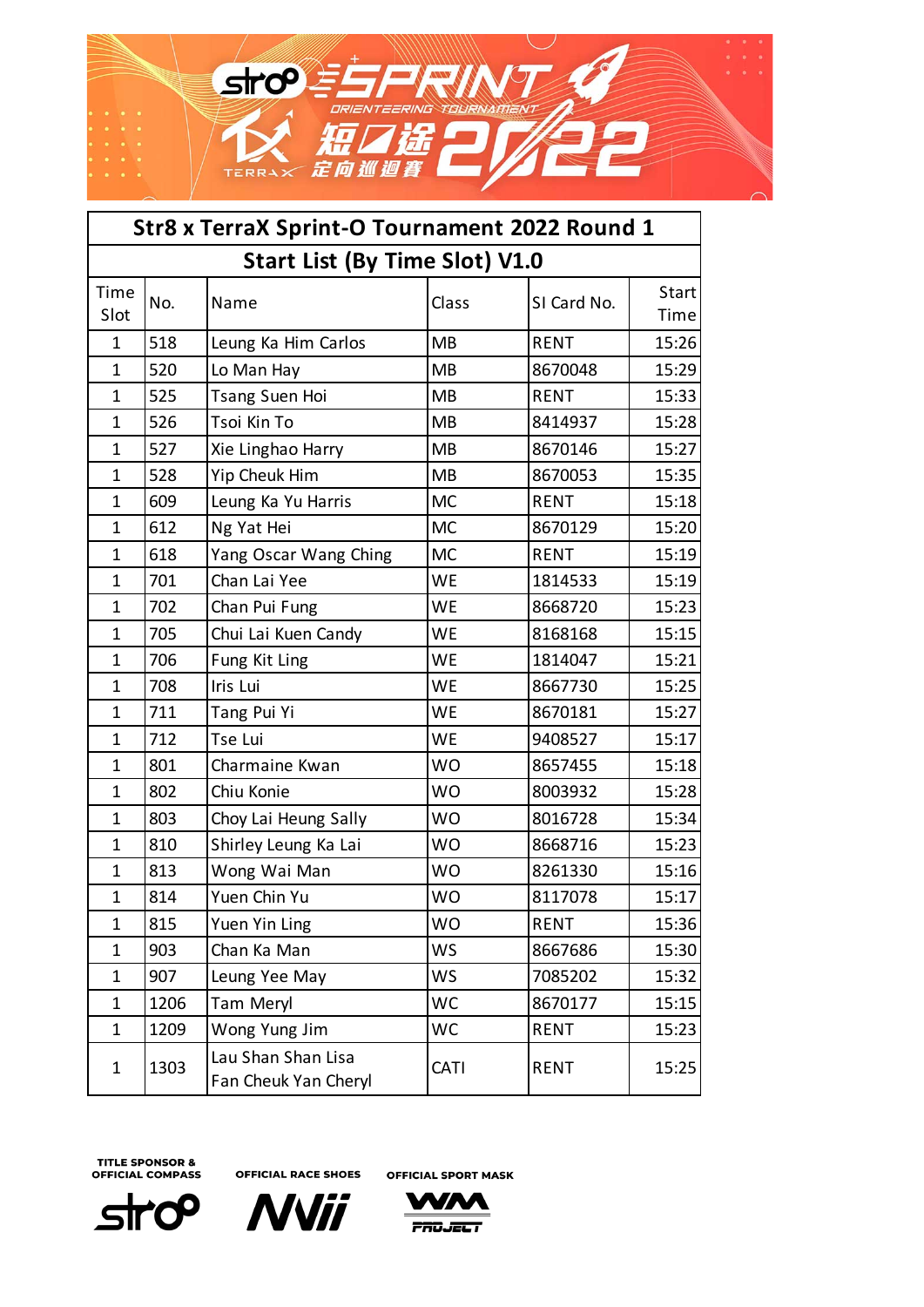

| Str8 x TerraX Sprint-O Tournament 2022 Round 1 |                                       |                                        |                |             |               |  |  |
|------------------------------------------------|---------------------------------------|----------------------------------------|----------------|-------------|---------------|--|--|
|                                                | <b>Start List (By Time Slot) V1.0</b> |                                        |                |             |               |  |  |
| Time<br>Slot                                   | No.                                   | Name                                   | Class          | SI Card No. | Start<br>Time |  |  |
| $\mathbf{1}$                                   | 1304                                  | Yuen Sze Man<br>Poon Chun Yat          | CATI           | <b>RENT</b> | 15:17         |  |  |
| $\mathbf{1}$                                   | 1401                                  | Cheung Ho Yeung<br>Cheung Kwok Wai     | <b>FAMILY</b>  | 8670056     | 15:22         |  |  |
| $\mathbf{1}$                                   | 1404                                  | Selina Chen<br>Peter Cheng<br>Yu Cheng | <b>FAMILY</b>  | <b>RENT</b> | 15:24         |  |  |
| $\mathbf{1}$                                   | 1601                                  | Lucca Lai<br>Siena Lai                 | <b>TEENDUO</b> | <b>RENT</b> | 15:16         |  |  |
|                                                |                                       |                                        |                |             |               |  |  |
| $\overline{2}$                                 | 104                                   | Chan Pui Yin Dave                      | <b>ME</b>      | 8670150     | 16:00         |  |  |
| $\overline{2}$                                 | 105                                   | Cheong Kung Pan                        | ME             | 1815902     | 15:52         |  |  |
| $\overline{2}$                                 | 108                                   | Chu Hing Shing                         | <b>ME</b>      | 1815777     | 16:06         |  |  |
| $\overline{2}$                                 | 112                                   | Hong Tam                               | <b>ME</b>      | 8667726     | 15:50         |  |  |
| $\overline{2}$                                 | 121                                   | Wong Tsz Fung                          | <b>ME</b>      | 1815857     | 15:56         |  |  |
| $\overline{2}$                                 | 208                                   | Hong Xiang                             | <b>MO</b>      | 1423143     | 16:04         |  |  |
| $\overline{2}$                                 | 210                                   | Kwong Kin Ming                         | <b>MO</b>      | 1815920     | 15:59         |  |  |
| $\overline{2}$                                 | 212                                   | Lee Hong Pui                           | <b>MO</b>      | 1815330     | 16:09         |  |  |
| $\overline{2}$                                 | 213                                   | Leung Siu Pang                         | <b>MO</b>      | <b>RENT</b> | 15:53         |  |  |
| $\overline{2}$                                 | 217                                   | Tam Chi Ho                             | <b>MO</b>      | 8667698     | 15:56         |  |  |
| $\overline{2}$                                 | 219                                   | Yuen Wan Ho                            | <b>MO</b>      | 8141283     | 15:51         |  |  |
| $\overline{2}$                                 | 220                                   | Leung Yat Yin                          | <b>MO</b>      | 8102943     | 15:58         |  |  |
| $\overline{2}$                                 | 307                                   | Cheung Kwok Fung Edwin                 | <b>MS</b>      | 8263013     | 16:11         |  |  |
| $\overline{2}$                                 | 309                                   | Gary Lui                               | <b>MS</b>      | <b>RENT</b> | 16:12         |  |  |
| $\overline{2}$                                 | 315                                   | Liang Chi Hang                         | <b>MS</b>      | 8161918     | 16:01         |  |  |
| $\overline{2}$                                 | 321                                   | Yeung Kwok Keung                       | <b>MS</b>      | 8664817     | 16:05         |  |  |
| $\overline{2}$                                 | 402                                   | Au Chun Ning Gabriel                   | MA             | 7205980     | 16:03         |  |  |
| $\overline{2}$                                 | 403                                   | Au Wai Him                             | MA             | 1423078     | 15:55         |  |  |
| $\overline{2}$                                 | 404                                   | Chan King San                          | MA             | 1419147     | 16:02         |  |  |
| $\overline{2}$                                 | 405                                   | Chan Yu Chun                           | MA             | 8670195     | 16:06         |  |  |





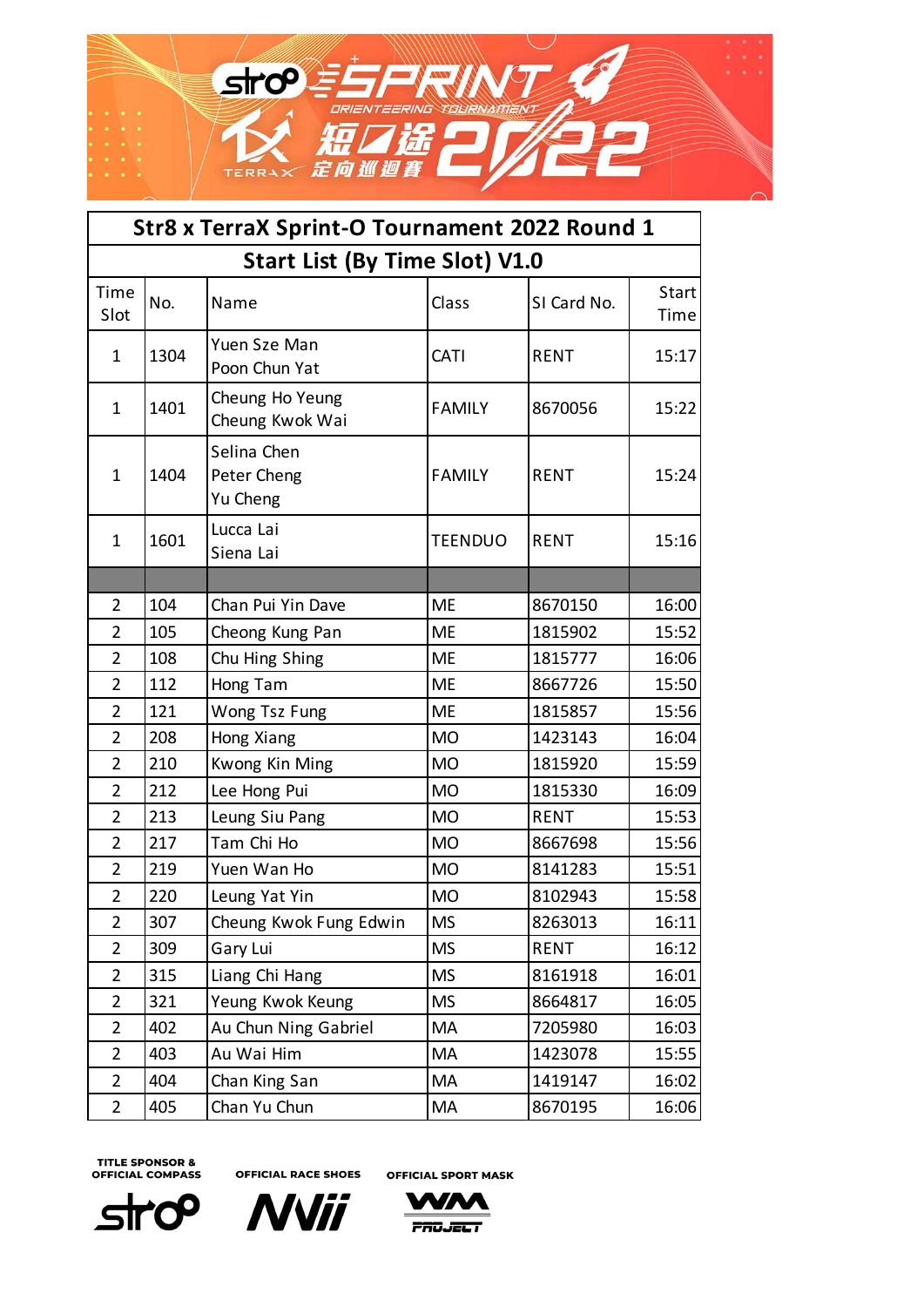

| Str8 x TerraX Sprint-O Tournament 2022 Round 1 |                                       |                        |           |             |               |  |  |
|------------------------------------------------|---------------------------------------|------------------------|-----------|-------------|---------------|--|--|
|                                                | <b>Start List (By Time Slot) V1.0</b> |                        |           |             |               |  |  |
| Time<br>Slot                                   | No.                                   | Name                   | Class     | SI Card No. | Start<br>Time |  |  |
| $\overline{2}$                                 | 406                                   | Chu Cheuk Yiu          | MA        | 1419517     | 15:50         |  |  |
| $\overline{2}$                                 | 407                                   | Ho Chun Yuen           | <b>MA</b> | 8415024     | 15:54         |  |  |
| $\overline{2}$                                 | 409                                   | Lee Yin Lung Max       | MA        | 1423162     | 16:00         |  |  |
| $\overline{2}$                                 | 412                                   | Ng Chun Wo             | MA        | 1419049     | 15:57         |  |  |
| $\overline{2}$                                 | 414                                   | Wong Yin Ho            | MA        | 1450513     | 16:08         |  |  |
| $\overline{2}$                                 | 415                                   | Wu Wai Yin             | MA        | 1450533     | 16:09         |  |  |
| $\overline{2}$                                 | 418                                   | Liu Jiaye              | MA        | <b>RENT</b> | 16:10         |  |  |
| $\overline{2}$                                 | 419                                   | Yuen Pui Chung         | MA        | <b>RENT</b> | 16:04         |  |  |
| $\overline{2}$                                 | 420                                   | Tam Yu Sum             | MA        | <b>RENT</b> | 16:07         |  |  |
| $\overline{2}$                                 | 501                                   | Aiden Lui              | <b>MB</b> | 9688888     | 16:08         |  |  |
| $\overline{2}$                                 | 502                                   | Au Tsz Shun            | <b>MB</b> | 7205973     | 15:57         |  |  |
| $\overline{2}$                                 | 504                                   | Chan Long Hei          | <b>MB</b> | 7205981     | 15:55         |  |  |
| $\overline{2}$                                 | 505                                   | Chan Pak Hei Ryan      | <b>MB</b> | 7205982     | 15:54         |  |  |
| $\overline{2}$                                 | 506                                   | Cheung Ho Lam Marcus   | <b>MB</b> | 8302613     | 16:10         |  |  |
| $\overline{2}$                                 | 508                                   | Fung Cheuk Hin Bosco   | <b>MB</b> | 7205975     | 16:04         |  |  |
| $\overline{2}$                                 | 509                                   | Ho Pak Kiu             | <b>MB</b> | <b>RENT</b> | 15:56         |  |  |
| $\overline{2}$                                 | 510                                   | Hong Haocheng          | <b>MB</b> | 1423123     | 15:59         |  |  |
| $\overline{2}$                                 | 515                                   | Lau Yiu Hei            | <b>MB</b> | 7205972     | 16:03         |  |  |
| $\overline{2}$                                 | 516                                   | Law Tsun Lam           | <b>MB</b> | 7205978     | 16:07         |  |  |
| $\overline{2}$                                 | 517                                   | Lee Lok Chit           | <b>MB</b> | 7205971     | 16:05         |  |  |
| $\overline{2}$                                 | 519                                   | Leung Ngo Fung         | <b>MB</b> | 8117094     | 16:06         |  |  |
| $\overline{2}$                                 | 523                                   | Mui Hamilton           | <b>MB</b> | 7205977     | 16:00         |  |  |
| 2                                              | 524                                   | <b>Tang Cheuk Hang</b> | MB        | 7205976     | 15:58         |  |  |
| $\overline{2}$                                 | 531                                   | Lau Ho Lai Kocher      | <b>MB</b> | <b>RENT</b> | 16:02         |  |  |
| $\overline{2}$                                 | 601                                   | Adrian Lui             | <b>MC</b> | 1814182     | 15:53         |  |  |
| $\overline{2}$                                 | 603                                   | Chan One               | <b>MC</b> | 1815960     | 16:00         |  |  |
| $\overline{2}$                                 | 605                                   | Cheung Tin Yan Nathan  | MC        | 8132630     | 16:09         |  |  |
| $\overline{2}$                                 | 606                                   | Ho Pak Yu              | <b>MC</b> | <b>RENT</b> | 15:55         |  |  |
| $\overline{2}$                                 | 608                                   | Lee Chun Kit           | <b>MC</b> | <b>RENT</b> | 15:52         |  |  |
| $\overline{2}$                                 | 611                                   | Ng Silas               | <b>MC</b> | <b>RENT</b> | 15:59         |  |  |





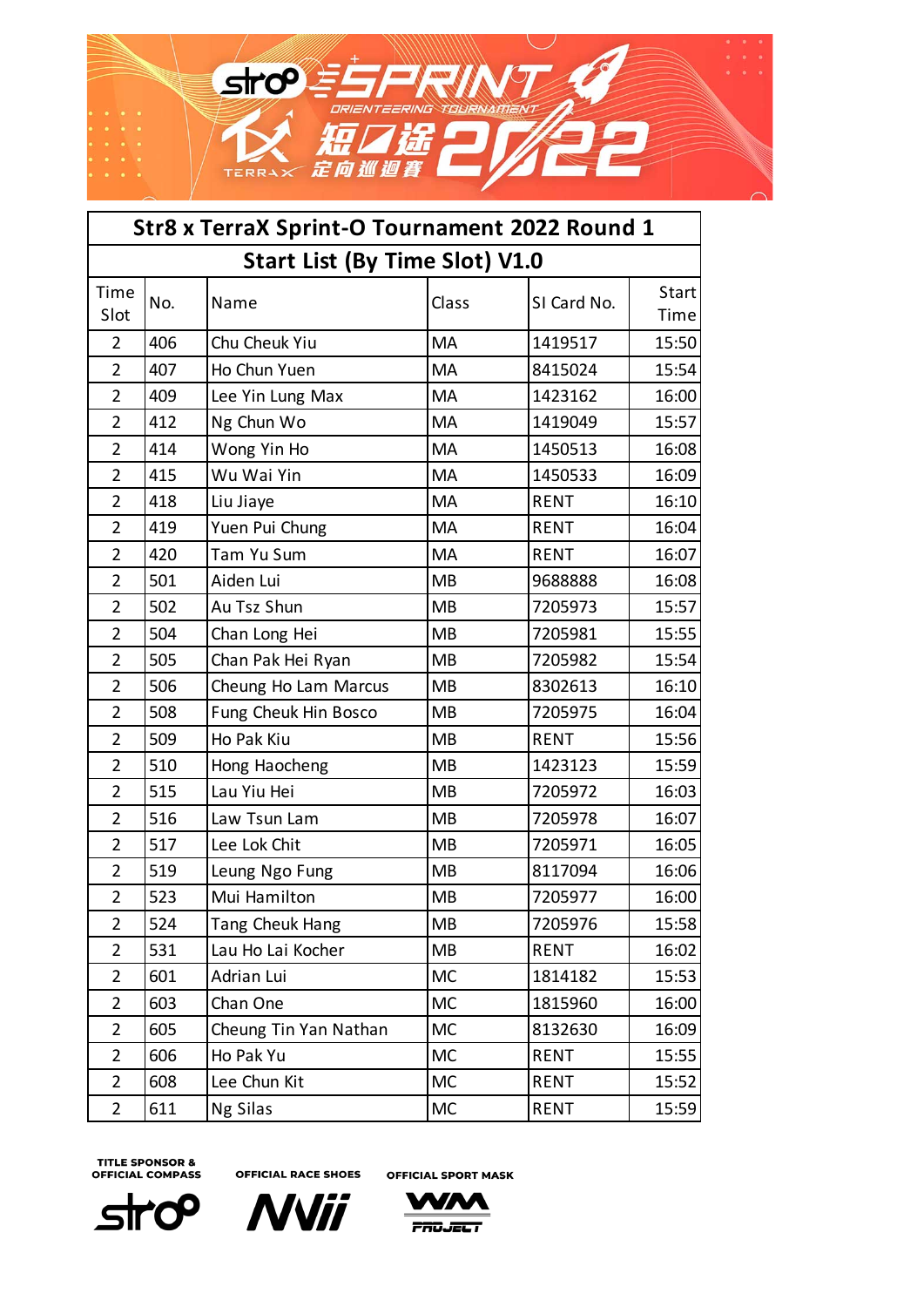

| Str8 x TerraX Sprint-O Tournament 2022 Round 1 |                                       |                           |             |             |               |  |  |
|------------------------------------------------|---------------------------------------|---------------------------|-------------|-------------|---------------|--|--|
|                                                | <b>Start List (By Time Slot) V1.0</b> |                           |             |             |               |  |  |
| Time<br>Slot                                   | No.                                   | Name                      | Class       | SI Card No. | Start<br>Time |  |  |
| $\overline{2}$                                 | 614                                   | To King To                | <b>MC</b>   | 1423116     | 16:01         |  |  |
| $\overline{2}$                                 | 617                                   | Wong Sai Cheung           | <b>MC</b>   | 8670076     | 15:57         |  |  |
| $\overline{2}$                                 | 619                                   | Yip Muk Chun Woody        | <b>MC</b>   | <b>RENT</b> | 16:03         |  |  |
| $\overline{2}$                                 | 703                                   | Cheung Bo Ling            | <b>WE</b>   | 1815956     | 16:02         |  |  |
| $\overline{2}$                                 | 710                                   | Mok Wai Yee               | <b>WE</b>   | 1814580     | 16:04         |  |  |
| $\overline{2}$                                 | 713                                   | Violet Lui                | WE          | 8081120     | 15:54         |  |  |
| $\overline{2}$                                 | 714                                   | <b>Yiu Yiu</b>            | <b>WE</b>   | 8667710     | 16:08         |  |  |
| $\overline{2}$                                 | 812                                   | Wiwin Leung               | <b>WO</b>   | 8670040     | 16:13         |  |  |
| $\overline{2}$                                 | 816                                   | Wu Siu Wah                | <b>WO</b>   | <b>RENT</b> | 16:07         |  |  |
| $\overline{2}$                                 | 904                                   | Chan Yin Wan              | <b>WS</b>   | 8670198     | 16:01         |  |  |
| $\overline{2}$                                 | 1101                                  | Chan Felicia Johanne      | <b>WB</b>   | <b>RENT</b> | 15:53         |  |  |
| $\overline{2}$                                 | 1203                                  | Cheng Yue Yin             | <b>WC</b>   | <b>RENT</b> | 16:04         |  |  |
| $\overline{2}$                                 | 1207                                  | To Man Chin               | <b>WC</b>   | 1423181     | 15:54         |  |  |
| $\overline{2}$                                 | 1208                                  | Wong Isabelle             | <b>WC</b>   | <b>RENT</b> | 15:58         |  |  |
| $\overline{2}$                                 | 1301                                  | Jacky Yue<br>Phyllis Ngan | <b>CATI</b> | 8630926     | 15:56         |  |  |
|                                                |                                       |                           |             |             |               |  |  |
| 3                                              | 102                                   | Au Bing Wing              | <b>ME</b>   | 8117073     | 16:27         |  |  |
| 3                                              | 106                                   | Chow Man Long             | <b>ME</b>   | 1814080     | 16:29         |  |  |
| 3                                              | 110                                   | Daniel Pereira            | <b>ME</b>   | 8518592     | 16:33         |  |  |
| 3                                              | 111                                   | <b>Gerald Yip</b>         | <b>ME</b>   | 8664826     | 16:31         |  |  |
| 3                                              | 113                                   | Jeremy Leung              | <b>ME</b>   | 8516545     | 16:37         |  |  |
| 3                                              | 115                                   | Lee Kin Wai               | <b>ME</b>   | 8670017     | 16:43         |  |  |
| 3                                              | 117                                   | Man Chi Kin               | <b>ME</b>   | 8667720     | 16:41         |  |  |
| 3                                              | 119                                   | Tam Wing Chung            | <b>ME</b>   | 8518827     | 16:25         |  |  |
| 3                                              | 202                                   | Chan Ho Yin               | <b>MO</b>   | 8518665     | 16:36         |  |  |
| 3                                              | 205                                   | Cheung Chi Ko Abdon       | <b>MO</b>   | 8516527     | 16:47         |  |  |
| 3                                              | 211                                   | Lee Chung Ming            | <b>MO</b>   | 8670113     | 16:45         |  |  |
| 3                                              | 214                                   | Li Fuk Lung Bruce         | <b>MO</b>   | 8664833     | 16:37         |  |  |
| 3                                              | 218                                   | Yu Pak Yin                | <b>MO</b>   | 8016769     | 16:40         |  |  |

**OFFICIAL RACE SHOES OFFICIAL SPORT MASK** 

ʹϙϿ **Str** 



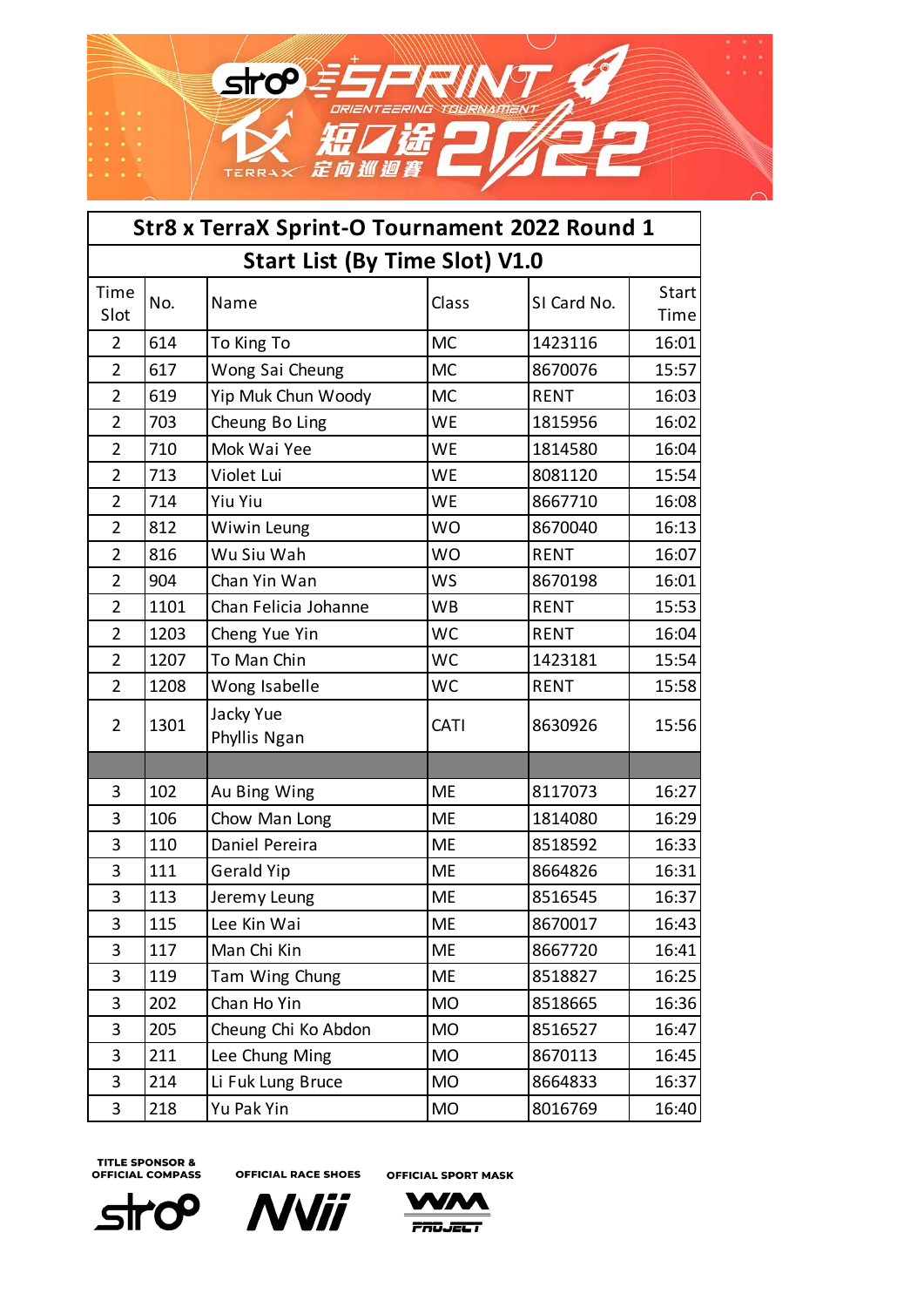

| Str8 x TerraX Sprint-O Tournament 2022 Round 1 |                                       |                     |           |             |               |  |  |
|------------------------------------------------|---------------------------------------|---------------------|-----------|-------------|---------------|--|--|
|                                                | <b>Start List (By Time Slot) V1.0</b> |                     |           |             |               |  |  |
| Time<br>Slot                                   | No.                                   | Name                | Class     | SI Card No. | Start<br>Time |  |  |
| 3                                              | 301                                   | Chan Kai Wing Dicky | <b>MS</b> | 8518594     | 16:37         |  |  |
| 3                                              | 302                                   | Chan King Chung     | <b>MS</b> | 8668705     | 16:53         |  |  |
| 3                                              | 316                                   | Sy Huan Kun         | <b>MS</b> | 7788999     | 16:51         |  |  |
| 3                                              | 317                                   | Tang Yuk Cheong     | <b>MS</b> | 1814023     | 16:38         |  |  |
| 3                                              | 318                                   | Wong Isaac          | <b>MS</b> | 8000288     | 16:40         |  |  |
| 3                                              | 319                                   | Wong Wai Ngai Eric  | <b>MS</b> | 8664822     | 16:28         |  |  |
| 3                                              | 320                                   | Yan Chi Hang        | <b>MS</b> | 8516317     | 16:30         |  |  |
| 3                                              | 401                                   | Au Cheuk Yiu Janos  | MA        | 8664825     | 16:36         |  |  |
| 3                                              | 408                                   | Law Pak Long        | MA        | 1423103     | 16:31         |  |  |
| 3                                              | 410                                   | Leung Ho Chun       | MA        | 1419245     | 16:35         |  |  |
| 3                                              | 411                                   | Man Tsan Shun       | <b>MA</b> | 8415052     | 16:29         |  |  |
| 3                                              | 413                                   | Poon Tsz Ming       | <b>MA</b> | 8664829     | 16:33         |  |  |
| 3                                              | 416                                   | Yan Ho Long         | MA        | 8667708     | 16:32         |  |  |
| 3                                              | 417                                   | Yan Ho Hei          | MA        | 8516697     | 16:39         |  |  |
| 3                                              | 503                                   | Chan Hon Lam Morgan | <b>MB</b> | 8667696     | 16:52         |  |  |
| 3                                              | 507                                   | Chu Cheuk Him       | <b>MB</b> | 8414913     | 16:46         |  |  |
| 3                                              | 511                                   | Ku Kin Hay Hendrick | <b>MB</b> | <b>RENT</b> | 16:38         |  |  |
| 3                                              | 513                                   | Kyle Tsang          | <b>MB</b> | 8670121     | 16:34         |  |  |
| 3                                              | 521                                   | Lui Bok             | <b>MB</b> | 1450511     | 16:27         |  |  |
| 3                                              | 522                                   | <b>Mitch Milas</b>  | <b>MB</b> | 8518687     | 16:48         |  |  |
| 3                                              | 602                                   | Au Cheuk Nam Janko  | <b>MC</b> | 1423217     | 16:30         |  |  |
| 3                                              | 607                                   | Lau Tsun Nok Isaac  | <b>MC</b> | 8670120     | 16:34         |  |  |
| 3                                              | 613                                   | Ron Tsang           | <b>MC</b> | <b>RENT</b> | 16:38         |  |  |
| 3                                              | 615                                   | <b>Trevor Milas</b> | <b>MC</b> | 8117097     | 16:49         |  |  |
| 3                                              | 616                                   | Tsoi Ka Lok         | <b>MC</b> | 8016772     | 16:29         |  |  |
| 3                                              | 620                                   | Yuen Tsz Hei        | <b>MC</b> | 8052014     | 16:39         |  |  |
| 3                                              | 704                                   | Cheung Man Yee      | WE        | <b>RENT</b> | 16:45         |  |  |
| 3                                              | 707                                   | Harmony Lam         | <b>WE</b> | 8361119     | 16:39         |  |  |
| 3                                              | 709                                   | Liu Ka Man          | WE        | 8515191     | 16:35         |  |  |
| 3                                              | 804                                   | Hayley Hau          | <b>WO</b> | 8670123     | 16:39         |  |  |





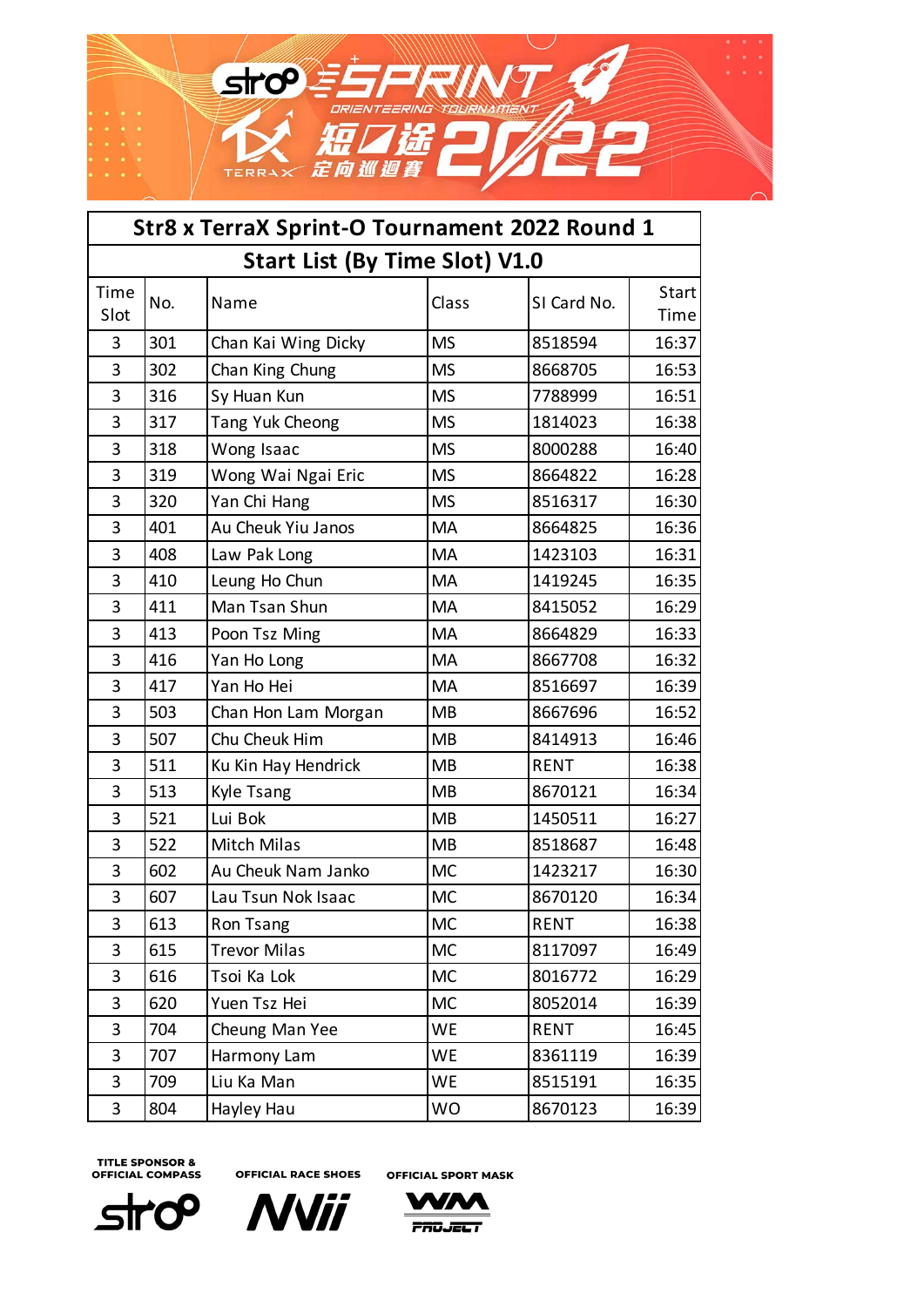

| Str8 x TerraX Sprint-O Tournament 2022 Round 1 |                                       |                                                            |               |             |               |  |  |
|------------------------------------------------|---------------------------------------|------------------------------------------------------------|---------------|-------------|---------------|--|--|
|                                                | <b>Start List (By Time Slot) V1.0</b> |                                                            |               |             |               |  |  |
| Time<br>Slot                                   | No.                                   | Name                                                       | Class         | SI Card No. | Start<br>Time |  |  |
| 3                                              | 805                                   | Ho Sau Man Priscilla                                       | <b>WO</b>     | 1914001     | 16:41         |  |  |
| 3                                              | 806                                   | Hui Jasmine                                                | <b>WO</b>     | 8668701     | 16:33         |  |  |
| 3                                              | 807                                   | Kan Ming Pui                                               | <b>WO</b>     | 1815830     | 16:43         |  |  |
| 3                                              | 808                                   | Li Heidi                                                   | <b>WO</b>     | 8117105     | 16:32         |  |  |
| 3                                              | 809                                   | Luk Lai Lai Rene                                           | <b>WO</b>     | 8670118     | 16:31         |  |  |
| 3                                              | 811                                   | Wan Yuen Ting                                              | <b>WO</b>     | 8667727     | 16:44         |  |  |
| 3                                              | 901                                   | Lui Lai Han Dennex                                         | <b>WS</b>     | 8670153     | 16:41         |  |  |
| 3                                              | 902                                   | Au Wing See                                                | <b>WS</b>     | 8515812     | 16:39         |  |  |
| 3                                              | 905                                   | Ho So Han                                                  | <b>WS</b>     | 8003941     | 16:35         |  |  |
| 3                                              | 906                                   | Kwong Kin Mui                                              | <b>WS</b>     | 8668708     | 16:28         |  |  |
| 3                                              | 908                                   | Tsui Ying Shan                                             | <b>WS</b>     | 8668692     | 16:29         |  |  |
| 3                                              | 1001                                  | Jerika Kong                                                | <b>WA</b>     | 8298988     | 16:48         |  |  |
| 3                                              | 1002                                  | Tsoi Ka Ying                                               | <b>WA</b>     | 8518689     | 16:31         |  |  |
| 3                                              | 1003                                  | Wong Yee Yan                                               | <b>WA</b>     | 1815772     | 16:42         |  |  |
| 3                                              | 1004                                  | Wong Yik Fei                                               | <b>WA</b>     | 8667697     | 16:26         |  |  |
| 3                                              | 1102                                  | Choy Hiu Nam                                               | <b>WB</b>     | 8670122     | 16:40         |  |  |
| 3                                              | 1103                                  | Lam Giselle Cheuk See                                      | <b>WB</b>     | 8670091     | 16:36         |  |  |
| 3                                              | 1104                                  | Pang Hoi Ching                                             | <b>WB</b>     | <b>RENT</b> | 16:33         |  |  |
| 3                                              | 1201                                  | Agnes Sy                                                   | <b>WC</b>     | 8334433     | 16:50         |  |  |
| 3                                              | 1202                                  | Chan Tsz Lam                                               | <b>WC</b>     | 8516398     | 16:28         |  |  |
| 3                                              | 1204                                  | Chung Pui Ching                                            | <b>WC</b>     | 8670175     | 16:26         |  |  |
| 3                                              | 1205                                  | Leung Sophie                                               | <b>WC</b>     | 8016758     | 16:31         |  |  |
| 3                                              | 1210                                  | Leung Chin Ling                                            | <b>WC</b>     | 1814606     | 16:40         |  |  |
| 3                                              | 1302                                  | Lai Kin Chung<br>Lau Hiu Yu                                | CATI          | <b>RENT</b> | 16:27         |  |  |
| 3                                              | 1402                                  | Ho Hoi Yee<br>Choy Kam Wah<br>Choy Yat Nam<br>Choy Yat Yiu | <b>FAMILY</b> | <b>RENT</b> | 16:25         |  |  |

**OFFICIAL RACE SHOES OFFICIAL SPORT MASK** 

ำ **Str**